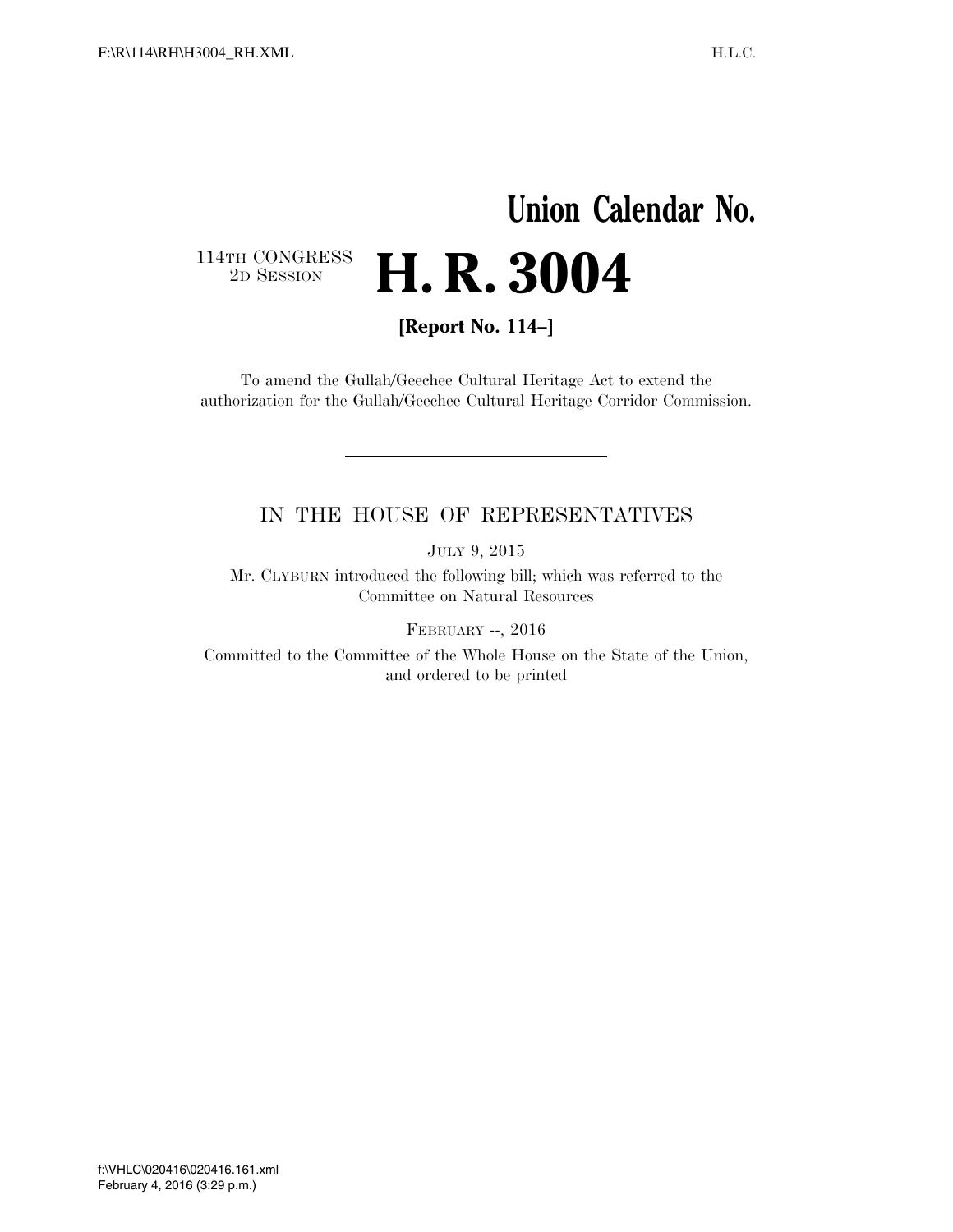## **A BILL**

To amend the Gullah/Geechee Cultural Heritage Act to extend the authorization for the Gullah/Geechee Cultural Heritage Corridor Commission.